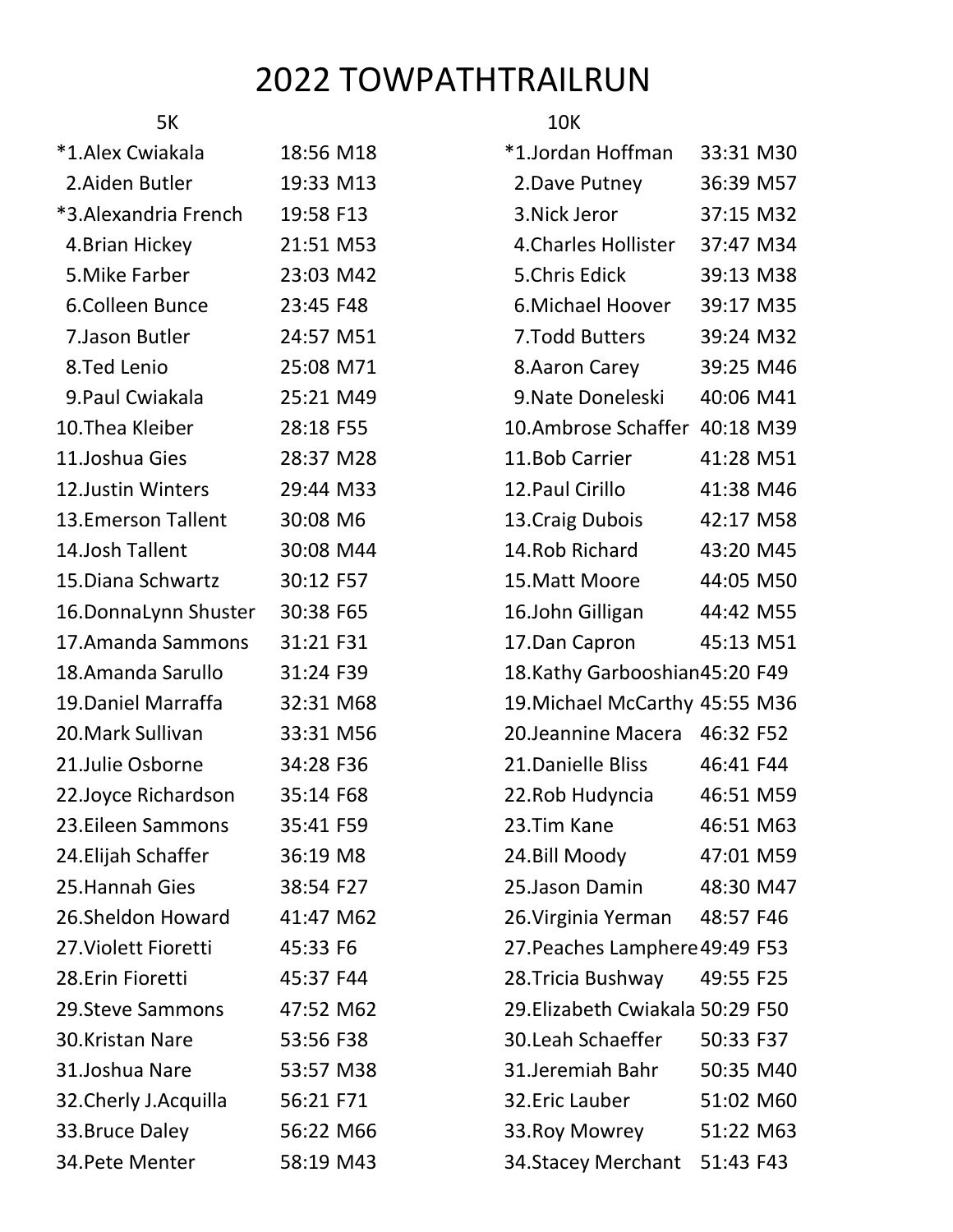| PARENT/CHILD TEAM        |        | 35. Jane Bur. Parks              | 52:10 F33 |
|--------------------------|--------|----------------------------------|-----------|
| Tortoise and the Hare    |        | 36.Joshua Blair                  | 53:33 M35 |
| (Cwiakala) Beth:         | 69:25  | 37.Kendall Aufmuth               | 53:55 F26 |
| Alex                     |        | 38. John Luppino                 | 54:59 M62 |
|                          |        | 39. Raelee Grimm                 | 55:17 F40 |
| <b>Speedy Schaffers</b>  |        | 40.Ellen Dickerson               | 55:43 F51 |
| Ambrose:                 | 76:37  | 41. Roger Rockwell               | 57:20 M54 |
| Elijah                   |        | 42.Stan Dickson                  | 57:58 M69 |
|                          |        | 43. Geoffery Christian 58:10 M57 |           |
| <b>Grim Talent</b>       |        | 44.Tim Fioretti                  | 59:16 M46 |
| Raelee:                  | 85:25  | 45.Susan Luley                   | 59:17 F68 |
| Emerson                  |        | 46. Melissa Scanlon              | 59:57 F50 |
|                          |        | 47. Robert Wasiczke              | 60:18 M65 |
| Fioretti specials        |        | 48. Laura Davis                  | 60:44 F57 |
| Tim:                     | 104:49 | 49.Kyle Hash                     | 60:45 M28 |
| Violett                  |        | 50.Eric Parker                   | 60:53 M66 |
|                          |        | 51.Lisa Murphy                   | 63:18 F53 |
|                          |        | 52. Laura Burroughs              | 65:30 F57 |
| <b>10K TEAMS</b>         |        | 53. Nicole Hoover                | 65:39 F34 |
| Magnificent 3 team       |        | 54. Charlie Brockett             | 69:38 M76 |
| D.Putney                 |        | 55. William Luley                | 72:00 M73 |
| C.Edick:                 | 39:23  | 56.Jennifer Hulbert              | 74:43 F31 |
| C.Dubois                 |        | 57. Margaret Jevens              | 85:08 F76 |
|                          |        | 58. Nancy Dukett                 | 90:48 F62 |
| <b>STREETS OF ROME</b>   |        | 59.JoAnn Scherer                 | 93:58 F72 |
| N.Doneleski              |        | 60. Rebecca Scherer              | 93:59 F44 |
| <b>B.Carrier:</b>        | 41:53  | 61. George Quincy                | 97:12 M49 |
| M.Moore                  |        |                                  |           |
| <b>Rock City Rejects</b> |        | <b>10 TOES 20 HATS</b>           |           |
| T.Fioretti               |        | Don Geesler                      | 24        |
| P.Cirillo:               | 48:05  | <b>Charlie Brockett</b>          | 23        |
| R.Richard                |        | Rob Hudyncia                     | 23        |
|                          |        | Jim Yoworski                     | 21        |
| <b>URR TEAM</b>          |        | Dave Flansburg                   | 20        |
| K. Garbooshian           |        | <b>Bruce Daly</b>                | 19        |